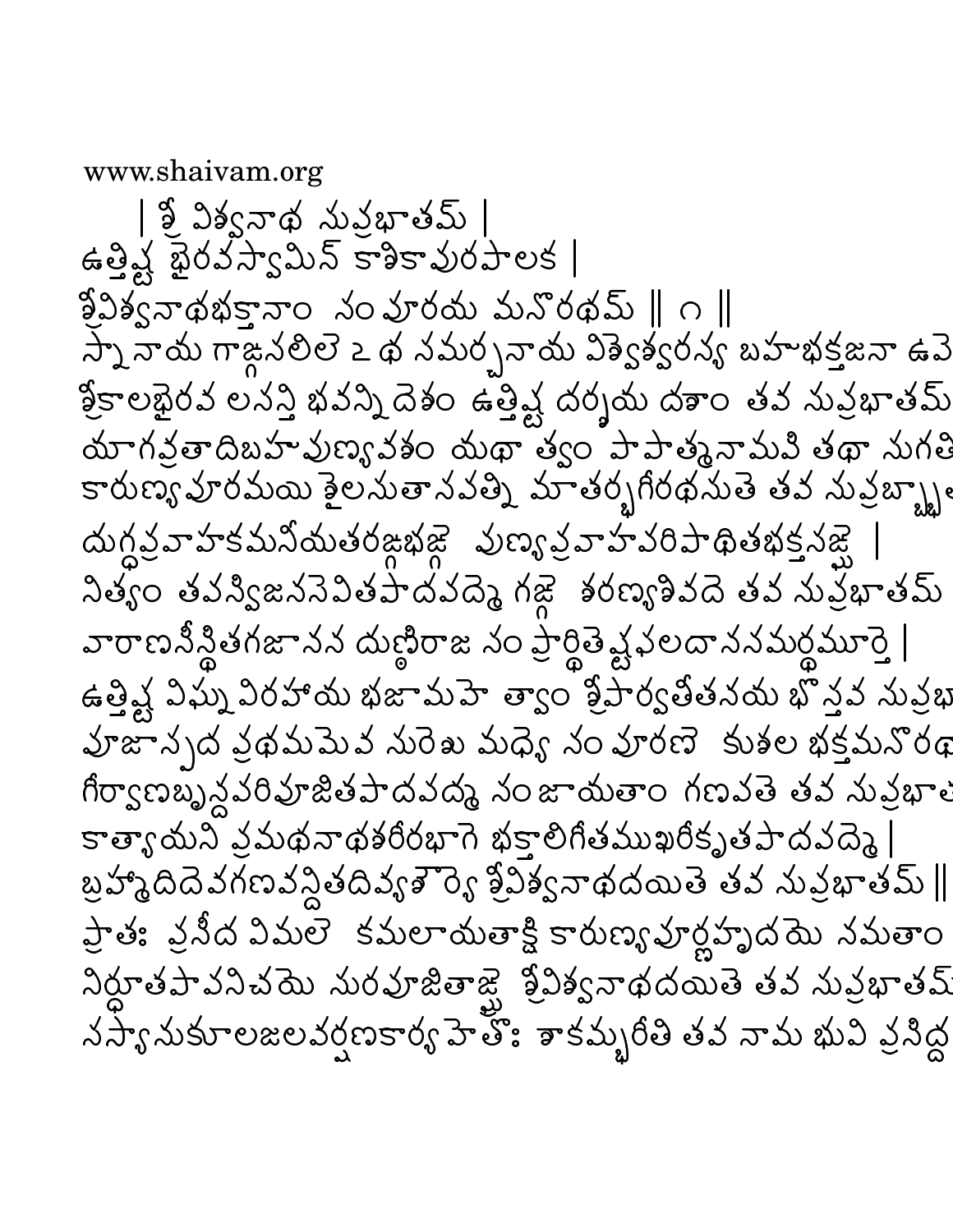నస్యాతిజాతమిహ ఖష్యతి చాన్న వూర్ణె ఉత్తిష్ట నర్వఫలదె తవ నువ్రభాళ నర్వొత్తమం మానవజన్మ లబ్ద్యా హిన<sup>్వై</sup> జీ.హెన్ భువి మర్త్యవర్గః | తద్దారణాయాఖ జహీహి నిధ్రాం దెవ్యన్న హర్ణె తవ నువ్రభాతమ్  $\parallel$ ౧౦ $\parallel$ క్టీక్ట కణ్ణధృతవన్న గ నీలకణ్ నొత్కణభక్తనివేహొ వహితొ వకణ్ణ | ఉత్తిష్ట నర్వజనమఙ్గలసాధనాయ విశ్వప్రజావ్రథితభద్ర జహీహి నిద్రామ్ || గజ్గాధరాద్రితనయా క్రియ శాన్త్రమూర్తె వెదాన్త్రవెద్య నకలె శ్వర విశ్వమూర్తె కూటన్థనిత్య నిఖిలాగమగీతకీర్తె దెవానురార్చిత విభొతవ నువ్రభాతమ్ క్రీవిశ్వనాథకరుణామృతవూర్ణనిన్దో కేతాం ఖఖణ్ణనమలం కృతభవ్య చూడ | భస్మాజ్గాగవరికొభితనర్వదెహ వారాణనీవురవతె తవ నువ్రభాతమ్  $\parallel$  ౧ దెవాదిదెవ త్రివురాన్తక దివ్యభావ గజ్గాధర వ్రమథవన్దిత నున్దరాజ్గ నాగెన్లహార నతభక్తభయావహార వారాణనీవురవతె తవ నువ్రభాతమ్ ∥ ౧ వెదాన్తకాన్తవిశదీకృతదివ్యమూర్తె వ్రత్యూ షకాలమునివుఙ్ధవగీతకీర్తె | త్వయ్యరిృతార్జితనమన్తనురక్షణన్య వారాణనీవురవతె తవ నువ్రభాతమ్ |  $\frac{1}{2}$ లానవానమునినెవితపాదవద్మ గఙాజలౌఘవరిషిక్తజటాకలావ | వాచామగొచరవిభొ జటిలత్రినెత్ర వారాణనీవురవతె తవ నువ్రభాతమ్ ∥్ర  $\frac{3}{2}$ సౌర్వతిహృదయవల్లభ వఞ్పవక్త శ్రీనిలకణ్గ నృకపాలకలావమాల |  $33$ వ్వనాథమృదువఙ్కజమజ్ఞాపాద శ్రీకాశికావురవతె తవ నువ్రభాతమ్ $\parallel$ కాశీ త్రితావహరణీ శివనద్మఘాతా శర్మెశ్వరీ త్రిజగతాం నువురిషు హృద్భా  $2\sigma$ sకలాను నవకౌశలదానశీలా శ్రీకాశికావురవతె తవ నువ్రభాతమ్ || ( శ్రీవిశ్వనాథ తవ పాదయుగం స్మరామి గజ్గామఘావహరణిం శిరశా నమ